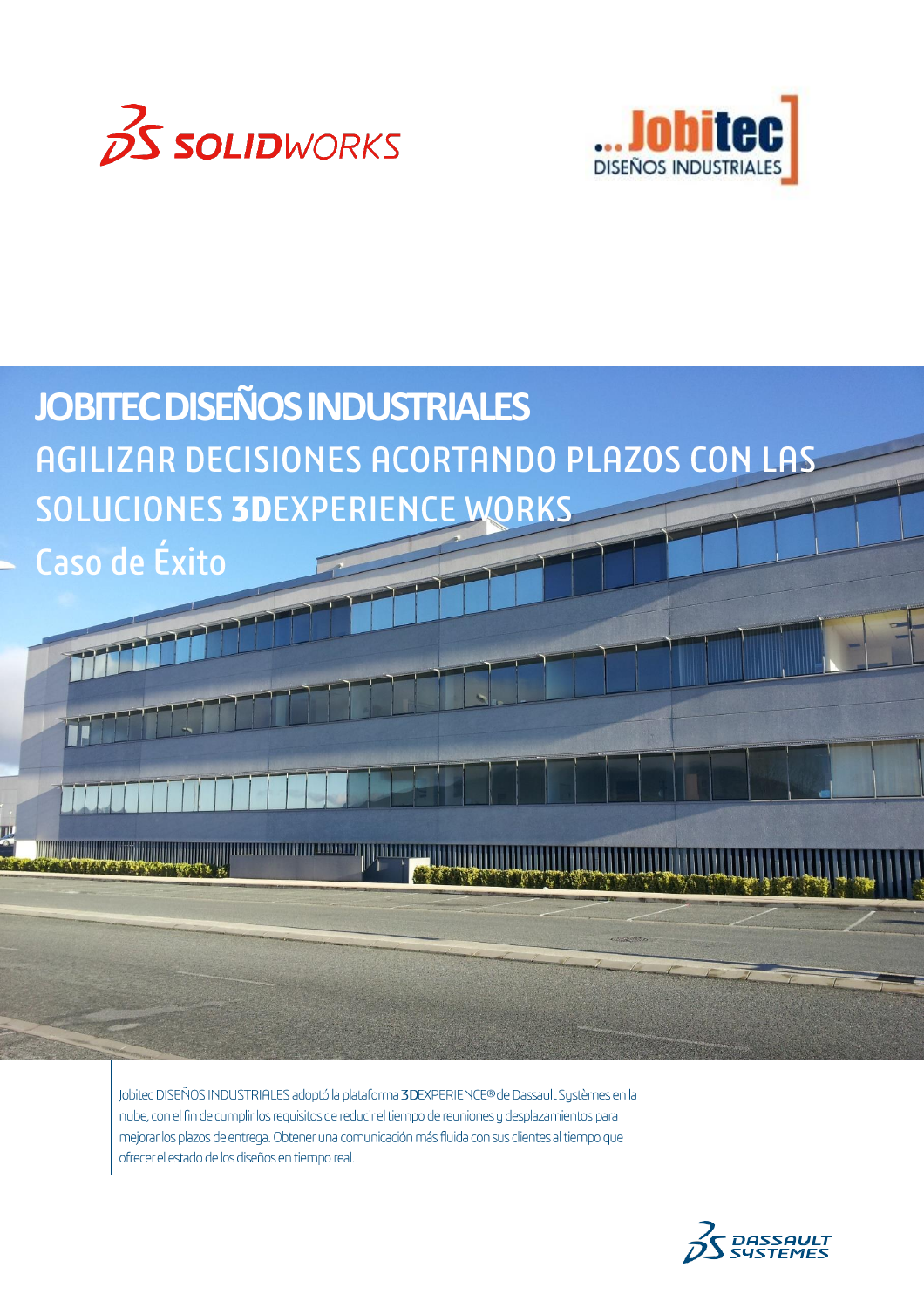#### **Retos:**

- · Reducir el tiempo de reuniones y desplazamientos para mejorar los plazos de entrega.
- · Tener una comunicación más fluida con sus clientes.
- · Ofrecer a sus clientes el estado de los diseños en tiempo real.

#### Solución:

Decidieron incorporar la plataforma 3DEXPERIENCE® de Dassault Systèmes para mejorar la comunicación con sus clientes de una manera fluida e inmediata.

## **Resultados:**

- · Comunicación en tiempo real a través de la Plataforma 3DEXPERIENCE consiguiendo un registro de todos los pasos acordados con el cliente.
- · Compartir documentos sin necesidad de utilizar plataformas externas.
- · Mejora del seguimiento del diseño y de los plazos.
- · Generación de documentos de tareas y decisiones y su estado siempre actualizado.



Dibujo de un diseño de una máquina rotativa de ensamblaje realizada por Jobitec DISEÑOS INDUSTRIALES.

## **EMPRESA ESPECIALISTA EN EL DISEÑO DE**

### **MAQUINAS ESPECIALES**

En Jobitec DISEÑOS INDUSTRIALES, son especialistas en el diseño de máquinas especiales para diferentes sectores industriales, utillajes, herramientas de producción, cintas, manipuladores, mesas giratorias, prototipos e impresión 3D. Es una empresa creada para solucionar posibles problemas por cargas de trabajo o falta de personal en el departamento de oficina técnica.

Cuentan con una reconocida experiencia en el sector del diseño desde el año 1996, convirtiéndose en una solución importante, potente y puntera para sus clientes. Su mejora continua les ha hecho disponer de los conocimientos y los medios idóneos para realizar su trabajo, siendo expertos en el manejo del software CAD 3D por excelencia SOLIDWORKS con el que llevan trabajando desde el año 2000.



"La plataforma **3DEXPERIENCE** nos ayuda a agilizar las decisiones y las reuniones acortando los plazos, resolviendo dudas y tomando decisiones en plazos muy cortos". - Jorge Oroz, Director Técnico